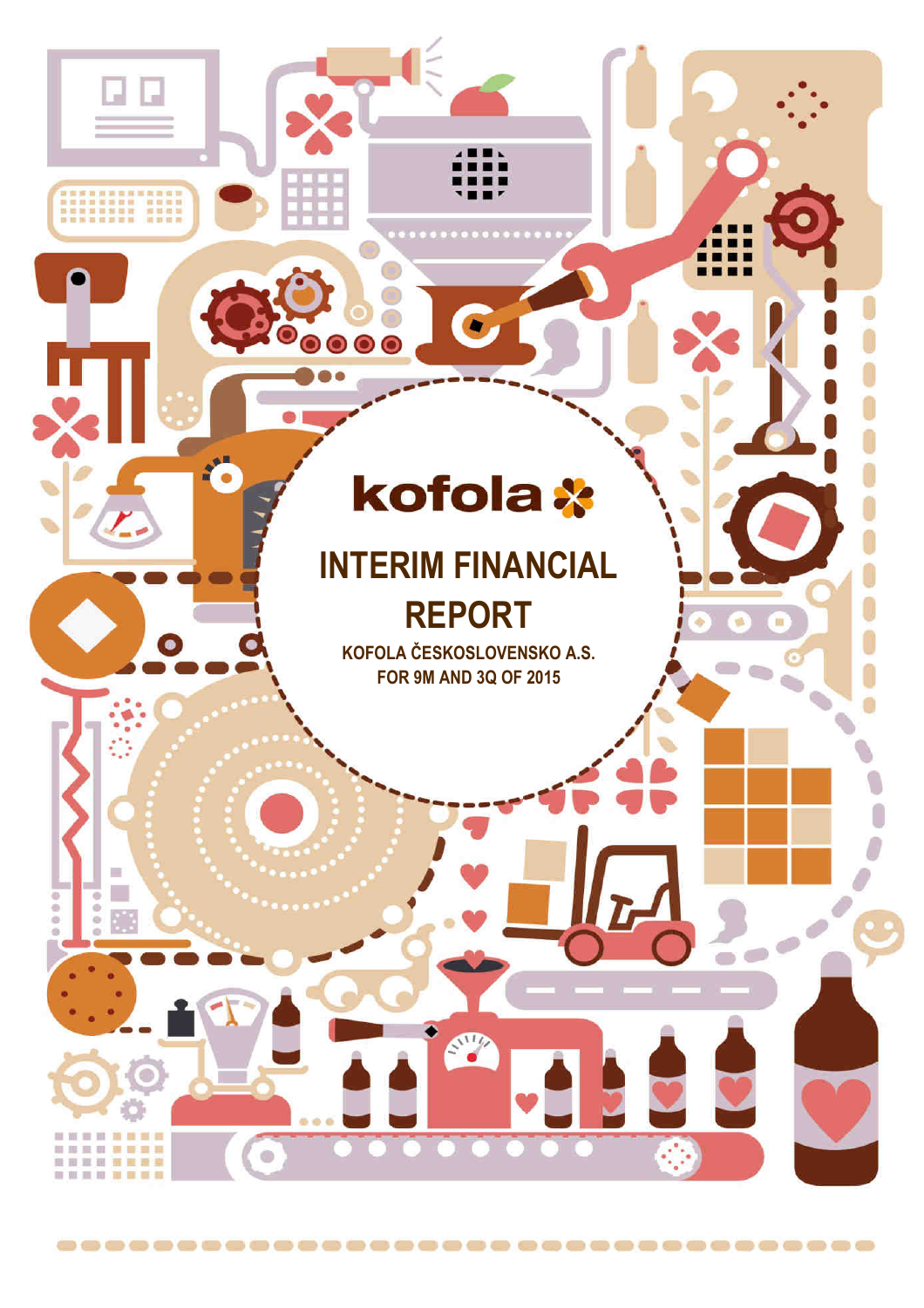### **TABLE OF CONTENTS**

#### A. THE BOARD OF DIRECTORS REPORT

| 1   | THE BOARD OF DIRECTORS REPORT        |   |
|-----|--------------------------------------|---|
| 1.1 | Basis for the preparation            |   |
| 1.2 | Description of the business activity |   |
| 1.3 | Significant events and transactions  | 4 |
| 1.4 | Summary of financial results         | 4 |
| 1.5 | Subsequent events                    | Δ |

#### B. CONDENSED INTERIM SEPARATE FINANCIAL STATEMENTS

| $\mathbf{2}$ |                                                                                                    |     |
|--------------|----------------------------------------------------------------------------------------------------|-----|
| 2.1          | Separate statement of profit or loss                                                               | 5   |
| 2.2          | Separate statement of comprehensive income                                                         | 5   |
| 2.3          | Separate statement of financial position                                                           | 5   |
| 2.4          | Separate statement of cash flows                                                                   | 6   |
| 2.5          | Separate statement of changes in equity                                                            | 7   |
| 3            |                                                                                                    |     |
| 4            | INFORMATION ABOUT THE METHODS USED TO PREPARE THE CONDENSED INTERIM SEPARATE FINANCIAL STATEMENTS9 |     |
| 4.1          | Basis for the preparation of the condensed interim separate financial statements                   | 9   |
| 4.2          | Statement of compliance                                                                            | 9   |
| 4.3          | Functional currency and presentation currency                                                      | 9   |
| 4.4          | Translation of amounts expressed in foreign currencies                                             | 9   |
| 4.5          | Accounting methods                                                                                 | 9   |
| 4.6          | Approval of financial statements                                                                   | 9   |
| 5            |                                                                                                    | .10 |
| 5.1          | Expenses by nature                                                                                 | 10  |
| 5.2          | Finance costs                                                                                      | 10  |
| 5.3          | Subsequent events                                                                                  | 10  |

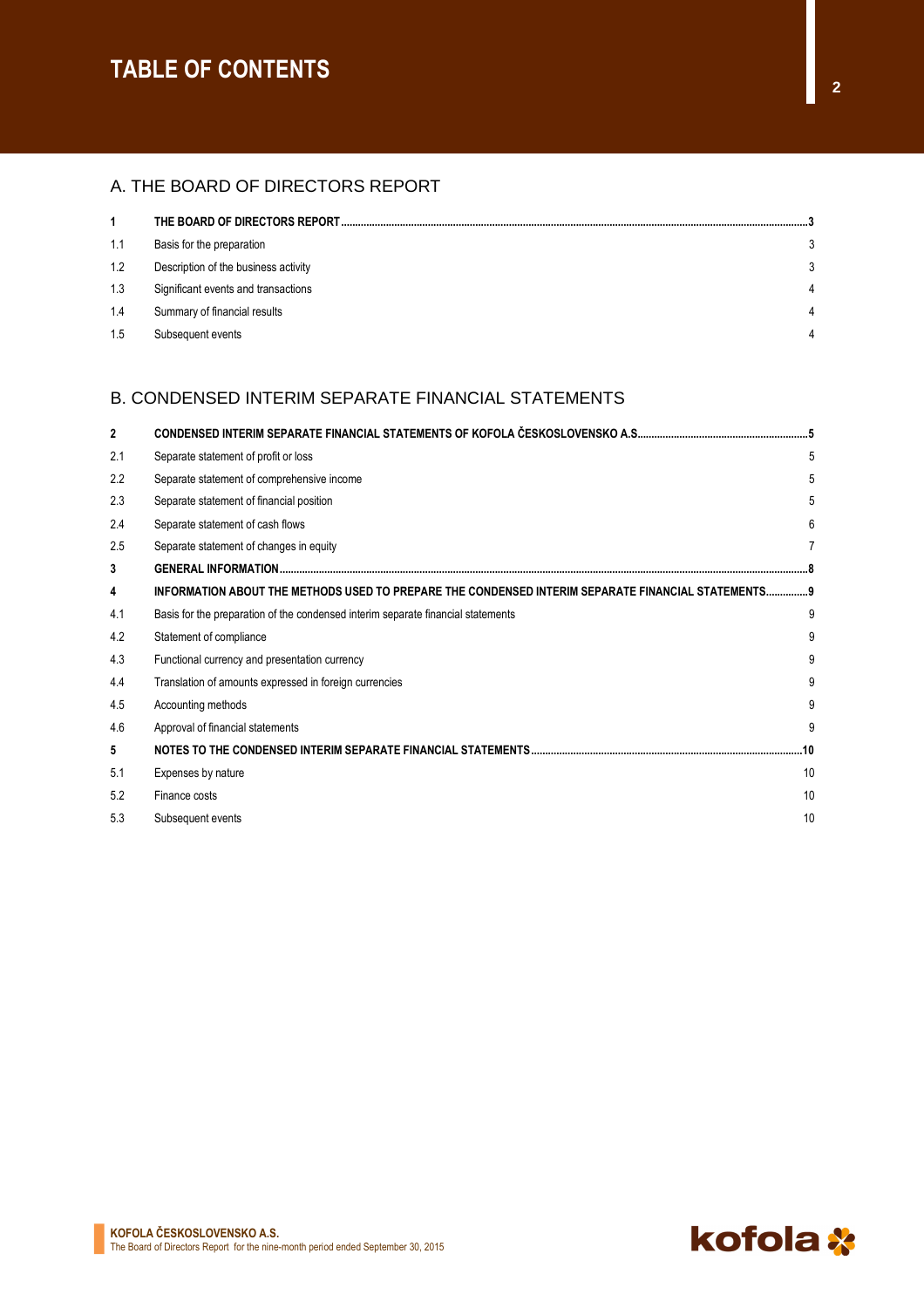The interim report of Kofola ČeskoSlovensko a.s. for 9 months period ending 30 September 2015 has been prepared in accordance with Section 119a of the Czech Capital Markets Act 234/2009 Coll., as amended, and in accordance with Section 7(3)(e) of the PSE Prime Market Rules.

#### **1.2 Description of the business activity**

#### **GENERAL INFORMATION**

Kofola ČeskoSlovensko a.s. (until 19 June 2015 Ywaki Consulting a.s.) ("the Company") was registered on 12 September 2012. Its registered office is Nad Porubkou 2278/31a, Ostrava, 708 00 (until 19 June 2015 Karolinská 661/4, Praha 8, 186 00) and the identification number is 24261980. The Company is recorded in the Commercial Register kept by the Regional Court in Ostrava, section B, Insert No. 10735.

By the reporting date 30 September 2015, the Company was conducting no commercial activity.

#### **MANAGEMENT**

As at 30 September 2015, the composition of the Board of Directors, Supervisory Board and Audit Committee was as follows:

#### BOARD OF DIRECTORS

- Janis Samaras Chairman,
- René Musila,
	- Tomáš Jendřejek,
	- Daniel Buryš,
	- Jiří Vlasák,
- Roman Zúrik.

#### SUPERVISORY BOARD

- René Sommer Chairman,
- Jacek Woźniak Vice-Chairman,
- Dariusz Prończuk,
- Pavel Jakubík,
- Moshe Cohen-Nehemia,
- Petr Pravda.

#### AUDIT COMMITTEE

- René Sommer,
- Pavel Jakubík.
- Ivan Jakúbek.

#### **GROUP STRUCTURE**

Shareholders structure as at 30 September 2015:

| Name of entity / individual | Number of shares | % of share capital | % of votes |
|-----------------------------|------------------|--------------------|------------|
| KSM Investment S.A.         | 10 282           | 51.41%             | 51.41%     |
| CED GROUP S. a r.l.         | 8662             | 43.31%             | 43.31%     |
| René Musila                 | 528              | 2.64%              | 2.64%      |
| Tomáš Jendřejek             | 528              | 2.64%              | 2.64%      |
| Total                       | 20 000           | 100.00%            | 100.00%    |

As at 30 September 2015, the Company had no subsidiaries or investments in associates.

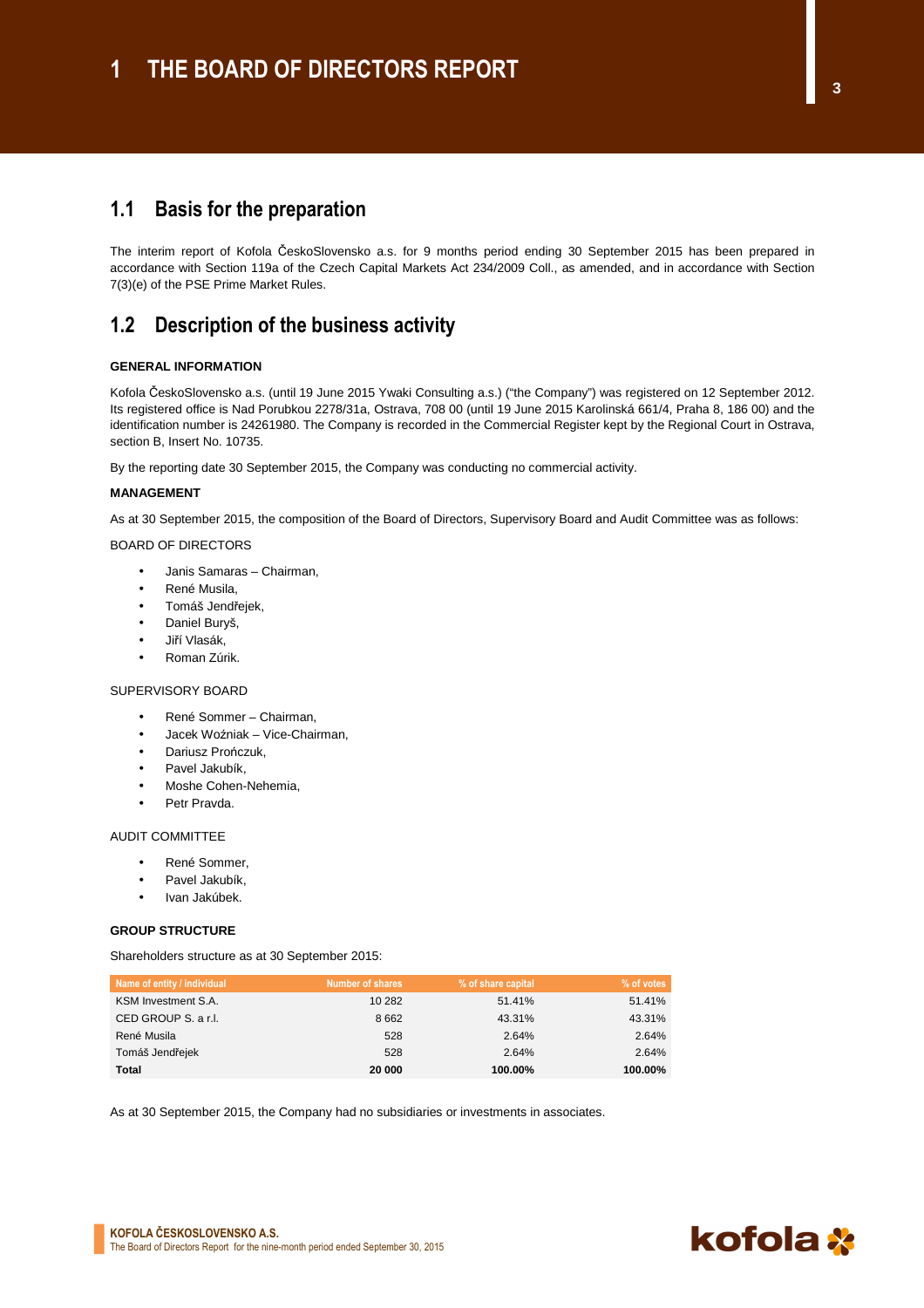#### **1.3 Significant events and transactions**

On 15 June 2015, the Company was acquired by Kofola S.A. with registered office Wschodnia 5, 99-300 Kutno, Poland.

On 19 June 2015, the Company´s name was changed from Ywaki Consulting a.s. to Kofola ČeskoSlovensko a.s. and the Company´s seat was changed to Nad Porubkou 2278/31a, Poruba, 708 00 Ostrava.

On 18 September 2015, Kofola S.A. concluded a Share Purchase Agreement with CED Group S.a.r.l., KSM Investment S.A., Mr. René Musila and Mr. Tomáš Jendřejek ("Participating shareholders"). Based on this agreement, Kofola S.A. sold 100% of shares in Kofola ČeskoSlovensko a.s. to the Participating shareholders.

### **1.4 Summary of financial results**

In the reported period of 9 months ended 30 September 2015 the Company was conducting no commercial activity and as such the financial results, which are provided in more detail in the included interim financial statements, were mainly affected by bank fees and other finance costs.

The Company incurred net loss of CZK 22 thousand for 9 months period ended 30 September 2015 (net loss of CZK 22 thousand in 3 months period ended 30 September 2015).

Total assets decreased by CZK 13 thousand in the 9 month period ended 30 September 2015 from CZK 2 000 thousand as at 31 December 2014 to CZK 1 987 thousand as at 30 September 2015.

In the 9 month period ended 30 September 2015, the Company recorded net cash outflow of CZK 13 thousand from CZK 2 000 thousand as at 31 December 2014 to CZK 1 987 thousand as at 30 September 2015 (net cash outflow of CZK 13 thousand in 3 months period ended 30 September 2015).

#### **1.5 Subsequent events**

#### **PRAGUE STOCK EXCHANGE ADMISSION**

On 1 October 2015, the Company was listed at the Prime market of the Prague stock exchange. It was a "technical listing" and there was no public offer of shares.

#### **PURCHASE OF KOFOLA S.A. OWN SHARES**

On 12 October 2015, the Company entered into a share purchase agreement ("SPA") with Kofola S.A. relating to own shares of Kofola S.A. held by Kofola S.A. Under the SPA, Kofola S.A. sold 53 985 shares in Kofola S.A. (each with a nominal value of 1 PLN) to the Company for a consideration of 57 PLN per one Kofola S.A. share ("Shares"). The Shares represented 0.2064% of Kofola S.A.'s registered share capital and 53 985 votes at the general meeting of Kofola S.A.

#### **SHARE CAPITAL INCREASE**

On 15 October 2015, the Participating shareholders, i.e. KSM Investment SA, CED Group S.a.r.l., Mr. René Musila and Mr. Tomáš Jendřejek executed Subscription Agreements on 22 000 000 shares with a nominal value of CZK 100 each and paid the subscription price for the New Shares by way of in-kind contribution of all their shares they owned in Kofola S.A.

As a result of this in-kind contribution and purchase of Kofola S.A. own shares (as described above):

- the Company became owner of 26 107 880 shares in Kofola S.A. representing 99.8% of the share capital of Kofola S.A. and 26 107 880 votes at the General Meeting of Kofola S.A., and, as a result, the Company became the top holding company of the whole Kofola Group;
- the total amount of votes in the Company was increased from 20 000 to 22 020 000; and
- the share capital of the Company was increased from CZK 2 000 000 to CZK 2 202 000 000.

No other material events have occurred after the balance sheet date.

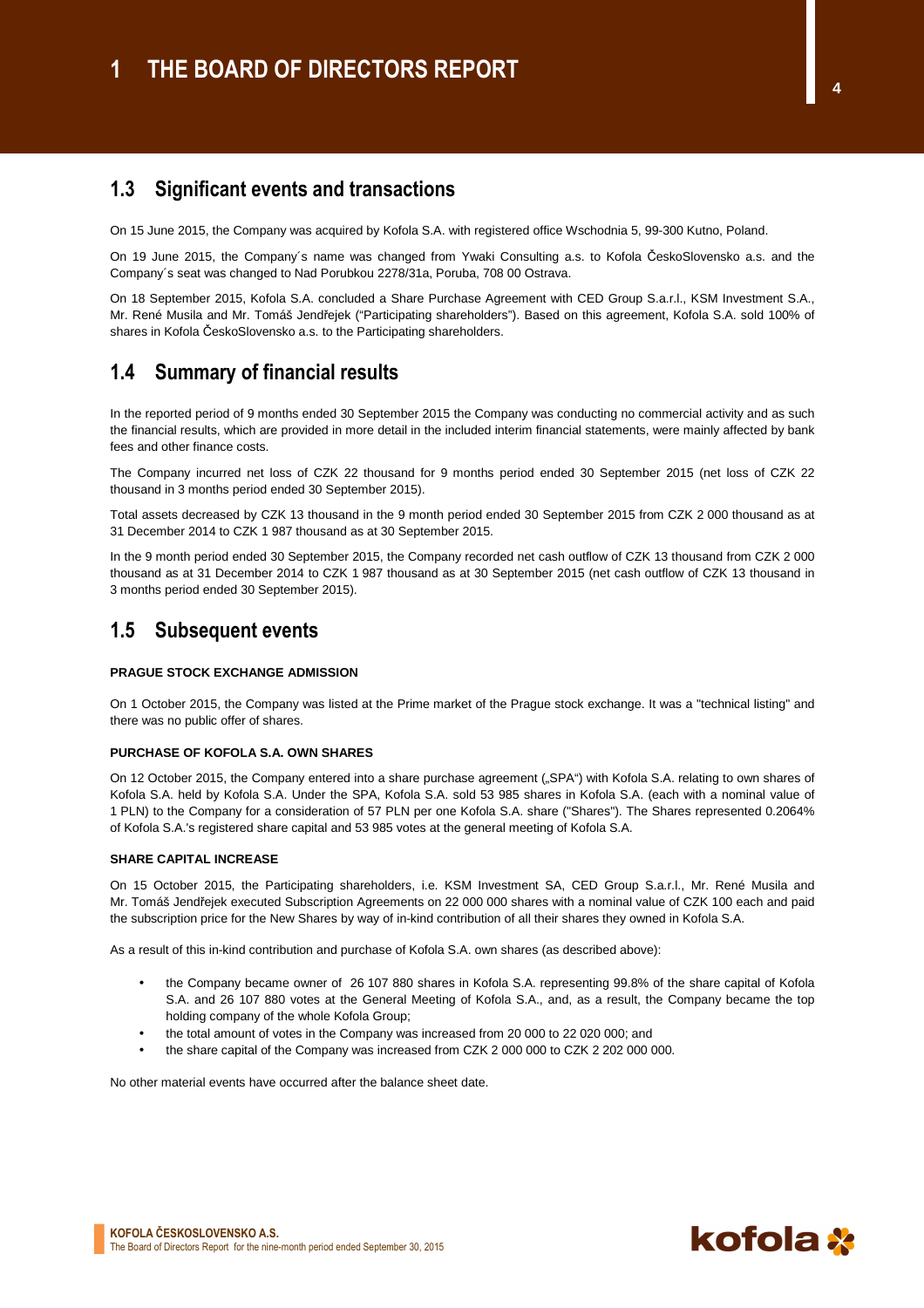### **2.1 Separate statement of profit or loss**

for the 9-month and 3-month period ended 30 September 2015 (reviewed) and for the 9-month and 3-month period ended 30 September 2014 (reviewed) in CZK thousand.

| <b>Statement of profit or loss</b>                                                                                                                               | <b>Note</b> | $1.1.2015 -$<br>30.9.2015 | $1.7.2015 -$<br>30.9.2015 | $1.1.2014 -$<br>30.9.2014 | $1.7.2014 -$<br>30.9.2014 |
|------------------------------------------------------------------------------------------------------------------------------------------------------------------|-------------|---------------------------|---------------------------|---------------------------|---------------------------|
| Administrative costs                                                                                                                                             | 4.1         | (18)                      | (18)                      |                           |                           |
| Other operating income                                                                                                                                           |             |                           |                           | 2                         | 2                         |
| Operating profit/(loss)                                                                                                                                          |             | (18)                      | (18)                      | $\overline{2}$            | $\mathbf{2}$              |
| Finance costs                                                                                                                                                    | 4.2         | (4)                       | (4)                       | (1)                       | (1)                       |
| Profit/(loss) before income tax                                                                                                                                  |             | (22)                      | (22)                      |                           | $\mathbf{1}$              |
| Income tax expense                                                                                                                                               |             |                           |                           |                           |                           |
| Profit/(loss) for the period                                                                                                                                     |             | (22)                      | (22)                      |                           |                           |
| Earnings per share for profit attributable to the<br>ordinary equity holders of the company (CZK):<br>- basic earnings per share<br>- diluted earnings per share |             | (1.12)<br>(1.12)          | (1.10)<br>(1.10)          | 0.03<br>0.03              | 0.03<br>0.03              |

### **2.2 Separate statement of comprehensive income**

for the 9-month and 3-month period ended 30 September 2015 (reviewed) and for the 9-month and 3-month period ended 30 September 2014 (reviewed) in CZK thousand.

| Statement of other comprehensive income | <b>Note</b> | $1.1.2015 -$<br>30.9.2015 | $1.7.2015 -$<br>30.9.2015 | $1.1.2014 -$<br>30.9.2014 | $1.7.2014 -$<br>30.9.2014 |
|-----------------------------------------|-------------|---------------------------|---------------------------|---------------------------|---------------------------|
| Profit/(loss) for the period            |             | (22)                      | (22)                      |                           |                           |
| Other comprehensive income              |             |                           | -                         | -                         |                           |
| Total comprehensive income              |             | (22)                      | (22)                      |                           |                           |

### **2.3 Separate statement of financial position**

As at 30 September 2015 (reviewed), 31 December 2014 (audited) and 30 September 2014 (reviewed) in CZK thousand.

| <b>ASSETS</b>                           | <b>Note</b> | 30.9.2015 | 31.12.2014               | 30.9.2014 |
|-----------------------------------------|-------------|-----------|--------------------------|-----------|
| <b>Current assets</b>                   |             | 1987      | 2000                     | 2000      |
| Cash and cash equivalents               |             | 1987      | 2 0 0 0                  | 2 0 0 0   |
| <b>TOTAL ASSETS</b>                     |             | 1987      | 2000                     | 2000      |
|                                         |             |           |                          |           |
| <b>LIABILITIES AND EQUITY</b>           | <b>Note</b> | 30.9.2015 | 31.12.2014               | 30.9.2014 |
| <b>Equity</b>                           |             | 1978      | 2000                     | 2000      |
| Share capital                           |             | 2000      | 2 0 0 0                  | 2 0 0 0   |
| Accumulated deficit                     |             | (22)      | $\overline{\phantom{a}}$ |           |
| <b>Current liabilities</b>              |             | 9         | -                        |           |
| Trade liabilities and other liabilities |             | 9         | $\overline{\phantom{a}}$ |           |
| <b>Total liabilities</b>                |             | 9         | -                        |           |
| <b>TOTAL LIABILITIES AND EQUITY</b>     |             | 1987      | 2000                     | 2000      |

kofola **\***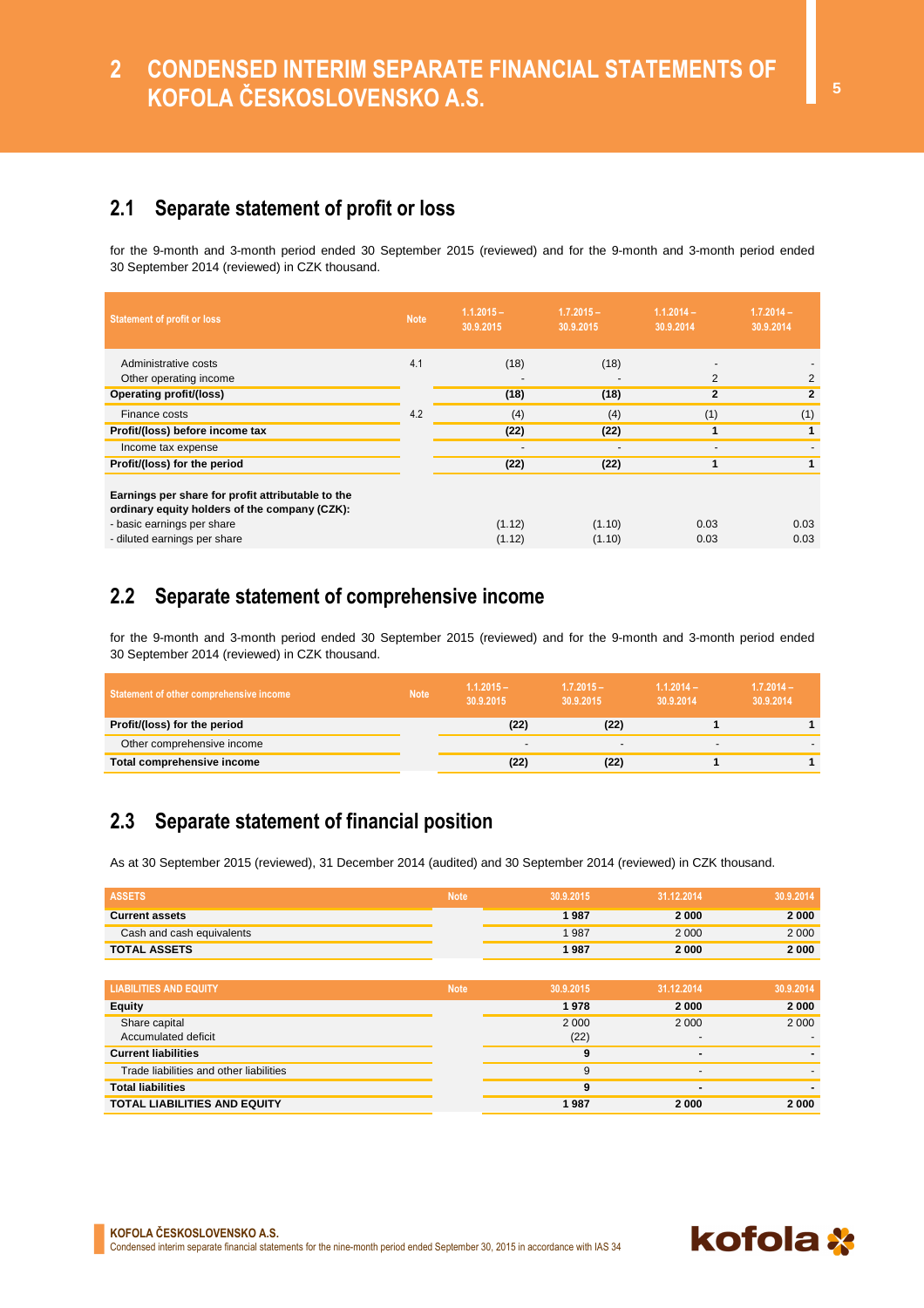### **2.4 Separate statement of cash flows**

for the 9-month and 3-month period ended 30 September 2015 (reviewed) and for the 9-month and 3-month period ended 30 September 2014 (reviewed) in CZK thousand.

| <b>Statement of cash flows</b>                   | <b>Note</b> | $1.1.2015 -$<br>30.9.2015 | $1.7.2015 -$<br>30.9.2015 | $1.1.2014 -$<br>30.9.2014 | $1.7.2014 -$<br>30.9.2014 |
|--------------------------------------------------|-------------|---------------------------|---------------------------|---------------------------|---------------------------|
| Cash flows from operating activities             |             |                           |                           |                           |                           |
| Profit/(loss) before income tax                  |             | (22)                      | (22)                      | $\mathbf 1$               |                           |
| Adjustments for the following items:             |             |                           |                           |                           |                           |
| Non-cash movements                               |             |                           |                           |                           |                           |
| Net interest and dividends                       |             |                           |                           |                           |                           |
| Impairment                                       |             |                           |                           |                           |                           |
| Other                                            |             | (1)                       | (1)                       |                           |                           |
| Gains and losses on foreign exchange differences |             |                           |                           |                           |                           |
| <b>Cash movements</b>                            |             |                           |                           |                           |                           |
| Dividends received                               |             |                           |                           |                           |                           |
| Change in working capital                        |             |                           |                           |                           |                           |
| Change in the balance of receivables             |             |                           |                           |                           |                           |
| Change in the balance of liabilities             |             | 10                        | 10                        |                           |                           |
| Net cash flows from operating activities         |             | (13)                      | (13)                      | $\mathbf{1}$              | $\mathbf{1}$              |
| Cash flows from investing activities             |             |                           |                           |                           |                           |
| Dividends and interest received                  |             |                           |                           |                           |                           |
| Proceeds from repaid loans                       |             |                           |                           |                           |                           |
| Net cash flows from investing activities         |             |                           |                           |                           |                           |
| Cash flows from financial activities             |             |                           |                           |                           |                           |
| Repayment of loans and bank credits              |             |                           |                           | (1)                       | (1)                       |
| Net cash flows from financing activities         |             |                           | $\blacksquare$            | (1)                       | (1)                       |
| Total net cash flow                              |             | (13)                      | (13)                      |                           |                           |
| Cash at the beginning of the period              |             | 2000                      | 2000                      | 2000                      | 2000                      |
| Cash at the end of the period                    |             | 1987                      | 1987                      | 2000                      | 2000                      |

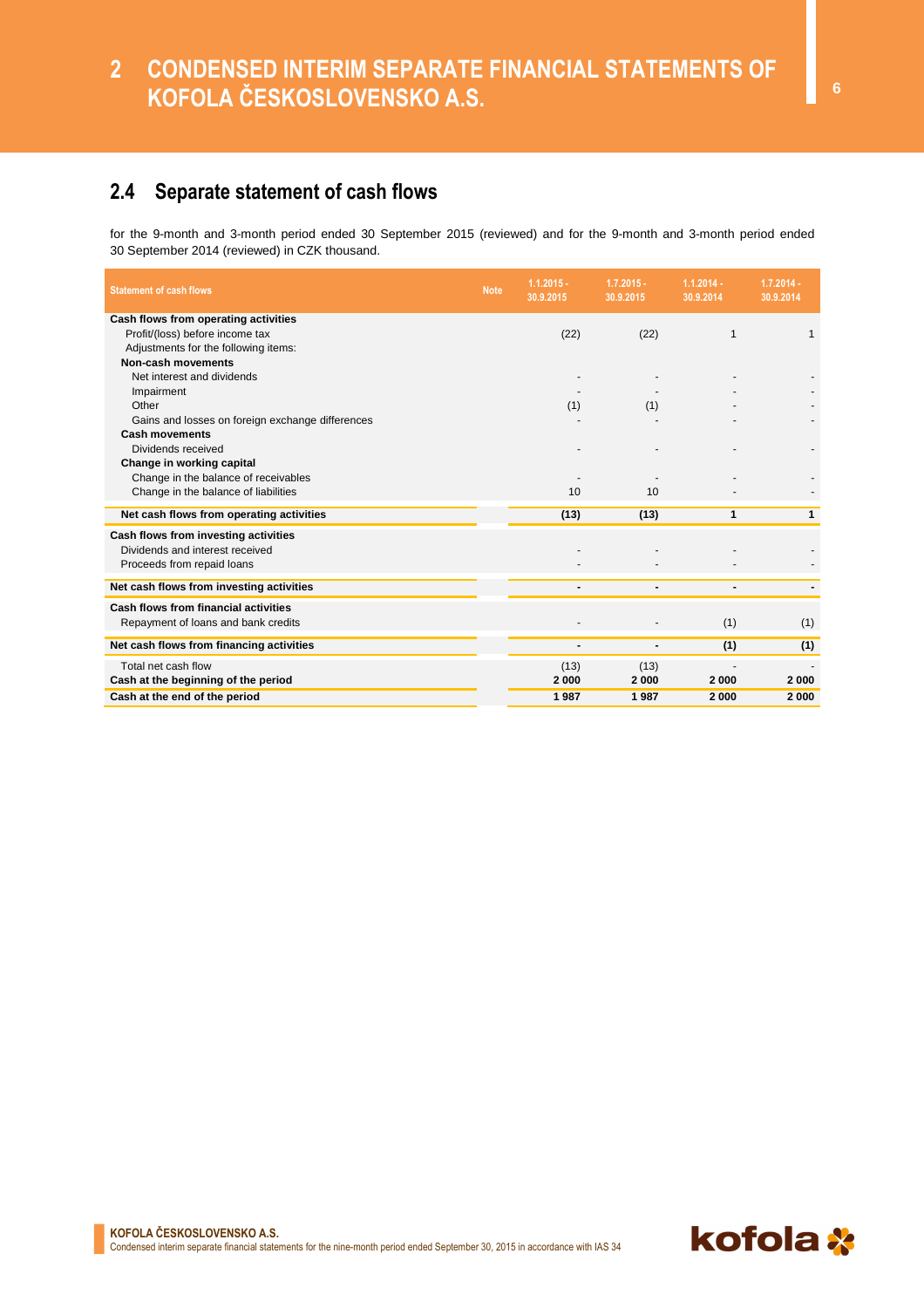### **2 CONDENSED INTERIM SEPARATE FINANCIAL STATEMENTS OF KOFOLA ČESKOSLOVENSKO A.S.**

### **2.5 Separate statement of changes in equity**

for the 9-month and 3-month period ended 30 September 2015 (reviewed), 12-month period ended 31 December 2014 (audited) and the 9-month period ended 30 September 2014 (reviewed) in CZK thousand.

| <b>Statement of changes in equity</b> | <b>Note</b> | <b>Share capital</b> | <b>Accumulated</b><br>deficit | <b>Total</b><br>equity |
|---------------------------------------|-------------|----------------------|-------------------------------|------------------------|
| As at 1.1.2014                        |             | 2000                 | (1)                           | 1999                   |
| Profit for the period                 |             |                      | 1                             | 1                      |
| Total comprehensive income            |             |                      | 1                             | 1                      |
| As at 30.9.2014                       |             | 2000                 | $\blacksquare$                | 2000                   |
| As at 1.1.2014                        |             | 2000                 | (1)                           | 1999                   |
| Profit for the period                 |             |                      | 1                             | 1                      |
| Total comprehensive income            |             |                      | 1                             | 1                      |
| As at 31.12.2014                      |             | 2000                 | ۰                             | 2000                   |
| As at 1.1.2015                        |             | 2000                 | $\blacksquare$                | 2000                   |
| Loss for the period                   |             |                      | (22)                          | (22)                   |
| Total comprehensive income            |             |                      | (22)                          | (22)                   |
| As at 30.9.2015                       |             | 2000                 | (22)                          | 1978                   |
| As at 1.7.2015                        |             | 2000                 | $\blacksquare$                | 2000                   |
| Loss for the period                   |             |                      | (22)                          | (22)                   |
| Total comprehensive income            |             |                      | (22)                          | (22)                   |
| As at 30.9.2015                       |             | 2000                 | (22)                          | 1978                   |

**KOFOLA ČESKOSLOVENSKO A.S.**  Condensed interim separate financial statements for the nine-month period ended September 30, 2015 in accordance with IAS 34

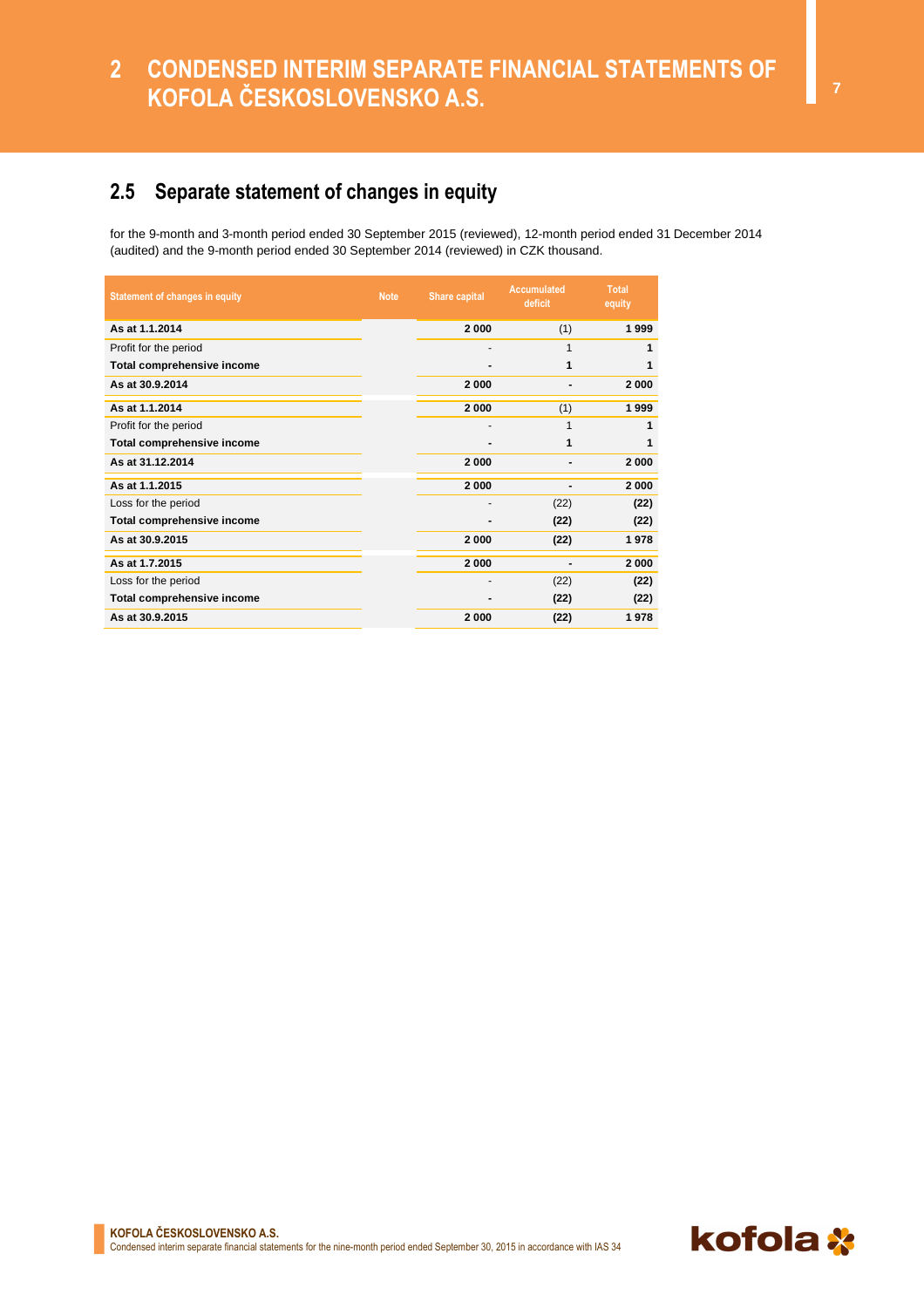#### **Information about the Company:**

Kofola ČeskoSlovensko a.s. (until 19 June 2015 named Ywaki Consulting a.s.) ("the Company", "the Issuer") was registered on 12 September 2012. Its registered office is Nad Porubkou 2278/31a, Ostrava, 708 00 (until 19 June 2015 Karolinská 661/4, Praha 8, 186 00) and the identification number is 24261980.

The sole shareholder since the establishment was Corporate Consulting a.s., with identification number 27395693 and registered office Karolinská 661, Praha 8, 186 00. On 15 June 2015, the Company was acquired by Kofola S.A. with registered office Wschodnia 5, 99-300 Kutno, Poland.

The Company was conducting no commercial operations from its establishment until 15 October 2015 when the Company became a parent company of the Kofola Group.

The Company's separate financial statements covers the nine-month period ended 30 September 2015 and includes comparatives for the nine-month period ended 30 September 2014.

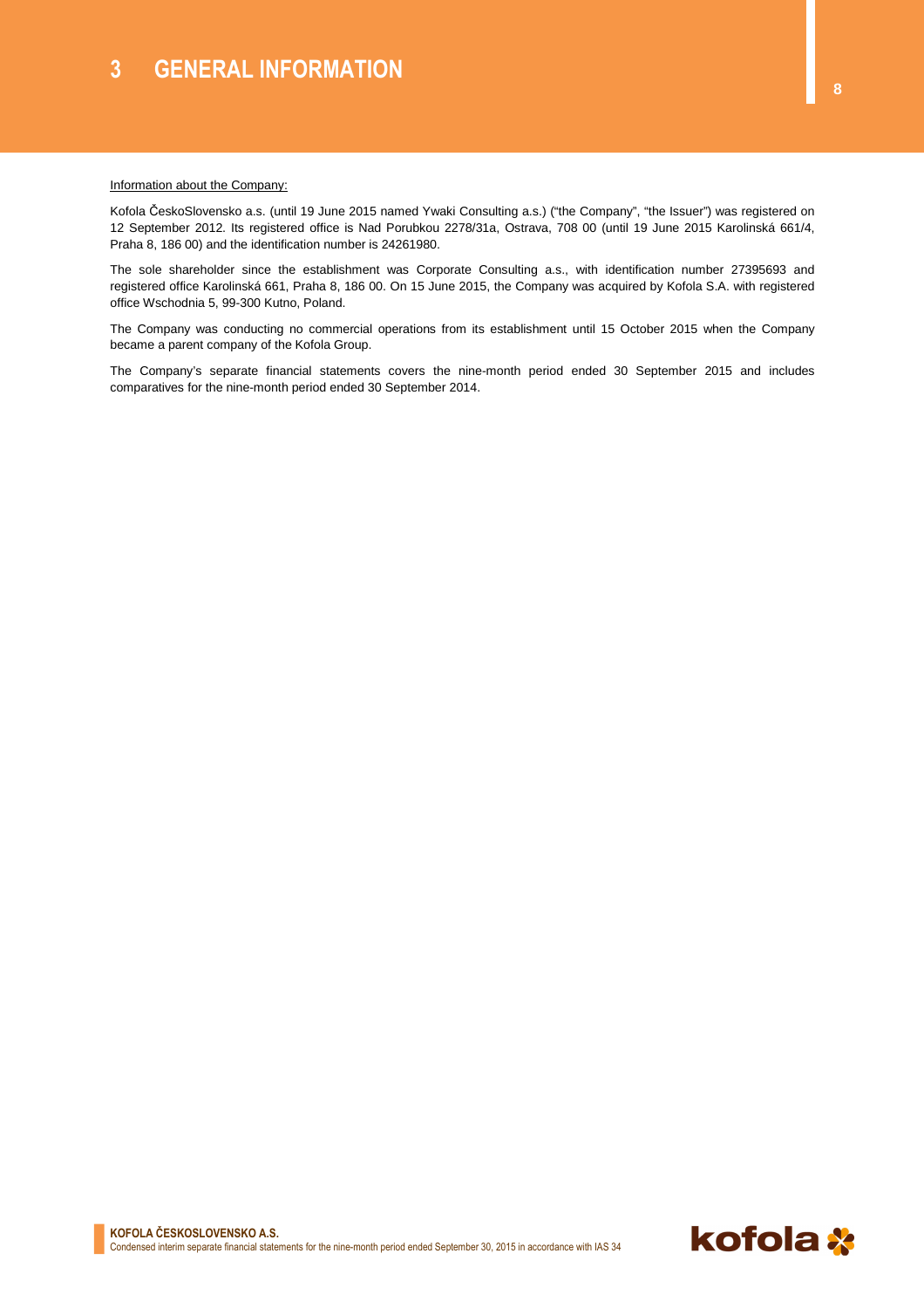### **4.1 Basis for the preparation of the condensed interim separate financial statements**

The condensed separate financial statements have been prepared in accordance with International Accounting Standard ("IAS 34") as well as the interpretations issued by the International Financial Reporting Interpretations Committee ("IFRIC") as adopted by the European Union, and therefore complies with Article 4 of the EU Directive on the application of international accounting standards. The separate financial statements have been prepared on a going concern basis and in accordance with the historical cost method.

The condensed separate financial statements consist of the separate statement of financial position, the separate income statement, the separate statement of comprehensive income, the separate statement of changes in equity, the separate cash flow statement, and selected explanatory notes.

The condensed separate financial statements are presented in Czech Korunas ("CZK"), and all values, unless stated otherwise, are presented in thousand CZK.

### **4.2 Statement of compliance**

This condensed separate financial statements have been prepared in accordance with IAS 34 as adopted by the EU.

#### **4.3 Functional currency and presentation currency**

The Czech Koruna is the functional currency of the Company and the presentation currency of the separate financial statements.

### **4.4 Translation of amounts expressed in foreign currencies**

Transactions expressed in currencies other than the Czech Koruna are translated into the Czech Koruna using the exchange rate as at the date of the transaction.

Monetary assets and liabilities expressed in currencies other than the Czech Koruna are translated as at the balance sheet date into the Czech Koruna using the average exchange rate announced for a given currency by the Czech National Bank for the end of the reporting period. The resulting foreign exchange differences are recognized under item financial income/(expense).

Non-monetary assets and liabilities carried at historical cost expressed in a foreign currency are stated at the historical exchange rate as at the date of the transaction. Non-monetary assets and liabilities carried at fair value expressed in a foreign currency are translated at the exchange rate as at the date on which they were remeasured to the fair value.

### **4.5 Accounting methods**

The accounting policy and methods based on which the financial statements contained in this report has been prepared have not changed compared to the separate financial statements for the year 2014.

### **4.6 Approval of financial statements**

The Board of Directors approved the present separate financial statements for publication on 30 October 2015.

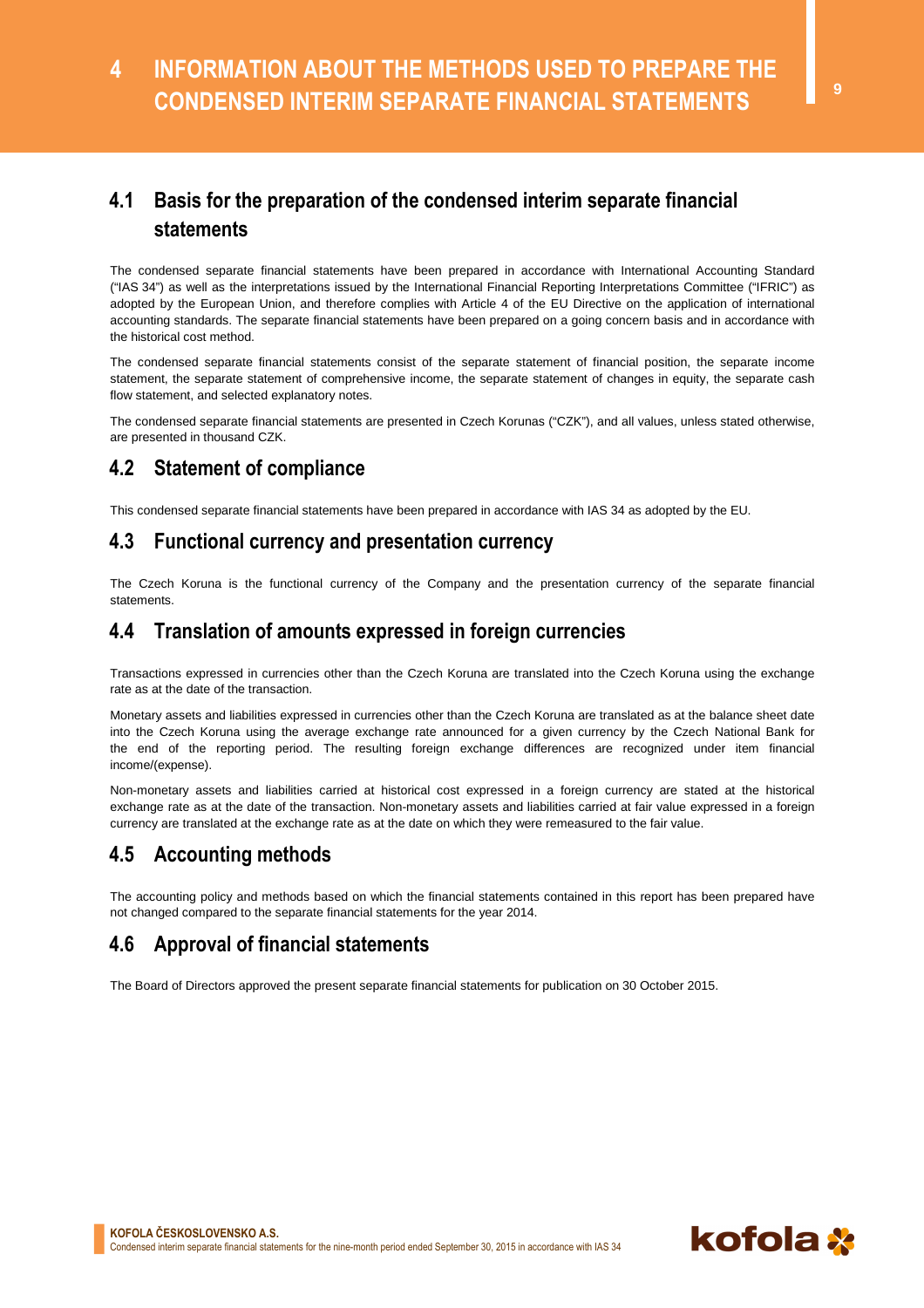### **5.1 Expenses by nature**

| <b>Expenses by type</b>                                                                 | 1.1.2015 - 30.9.2015 | 1.1.2014 - 30.9.2014 |
|-----------------------------------------------------------------------------------------|----------------------|----------------------|
| Taxes and fees                                                                          | (22)                 | (1)                  |
| Total expenses by type                                                                  | (22)                 | (1)                  |
|                                                                                         |                      |                      |
| Reconciliation of expenses by type to expenses by function                              | (22)                 | (1)                  |
| Administrative costs                                                                    | (18)                 |                      |
| Finance costs                                                                           | (4)                  | (1)                  |
| Total costs of products, merchandise and materials sold, sales costs and overhead costs | (22)                 | (1)                  |

### **5.2 Finance costs**

| <b>Finance costs</b>       | $1.1.2015 - 30.9.2015$ $1.1.2014 - 30.9.2014$ |
|----------------------------|-----------------------------------------------|
| Bank costs and charges     |                                               |
| <b>Total finance costs</b> |                                               |

### **5.3 Subsequent events**

#### **CHANGE OF OWNER**

On 18 September 2015, Kofola S.A. concluded a Share Purchase Agreement with CED Group S.a.r.l., KSM Investment S.A., Mr. René Musila and Mr. Tomáš Jendřejek ("Participating shareholders"). Based on this agreement, Kofola S.A. sold to the Participating shareholders 100% of shares in Kofola ČeskoSlovensko a.s.

#### **PRAGUE STOCK EXCHANGE ADMISSION**

On 1 October 2015, the Company was listed on the Prime market of the Prague stock exchange. It was a "technical listing" and there was no public offer of shares.

#### **PURCHASE OF KOFOLA S.A. OWN SHARES**

On 12 October 2015, the Company entered into a share purchase agreement ("SPA") with Kofola S.A. relating to own shares of Kofola S.A. held by Kofola S.A. Under the SPA, Kofola S.A. sold 53 985 shares in Kofola S.A. (each with a nominal value of 1 PLN) to the Company for a consideration of 57 PLN per one Kofola S.A. share ("Shares"). The Shares represented 0.2064% of Kofola S.A.'s registered share capital and 53 985 votes at the general meeting of Kofola S.A.

#### **SHARE CAPITAL INCREASE**

On 15 October 2015, the Participating shareholders, i.e. KSM Investment SA, CED Group S.a.r.l., Mr. René Musila and Mr. Tomáš Jendřejek executed Subscription Agreements on 22 000 000 shares with a nominal value of CZK 100 each and paid the subscription price for the New Shares by way of in-kind contribution of all their shares they owned in Kofola S.A.

As a result of this in-kind contribution and purchase of Kofola S.A. own shares (as described above):

- the Company became owner of 26 107 880 shares in Kofola S.A. representing 99.8% of the share capital of Kofola S.A. and 26 107 880 votes at the General Meeting of Kofola S.A., and, as a result, the Company became the top holding company of the whole Kofola Group;
- the total amount of votes in the Company was increased from 20 000 to 22 020 000; and
- the share capital of the Company was increased from CZK 2 000 000 to CZK 2 202 000 000.

No other material events have occurred after the balance sheet date.

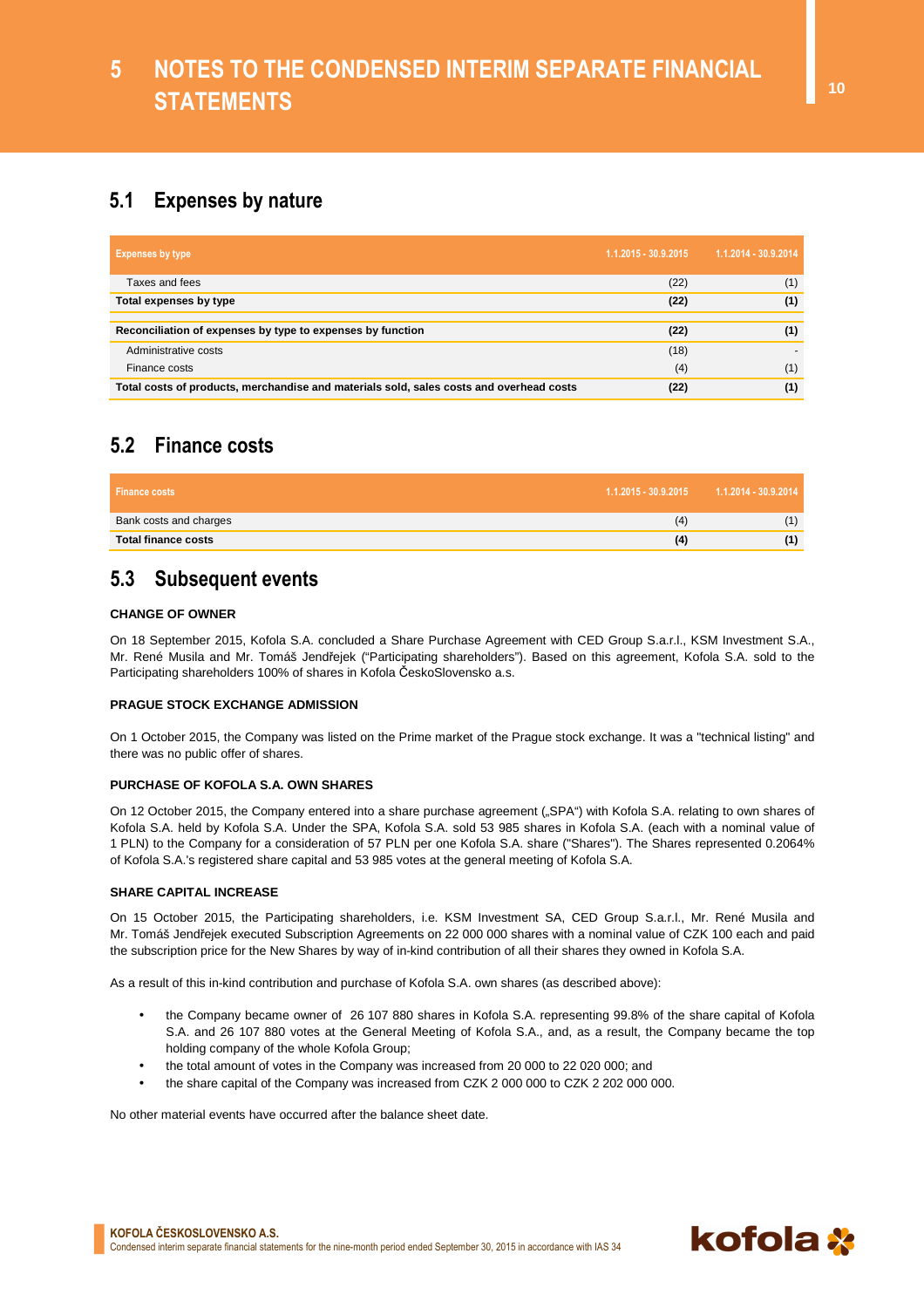#### **SIGNATURES OF THE COMPANY'S REPRESENTATIVES:**

| 30.10.2015 | <b>Janis Samaras</b> | <b>Chairman of the Board of</b><br><b>Directors</b> |           |
|------------|----------------------|-----------------------------------------------------|-----------|
| date       | name and surname     | position/role                                       | signature |
| 30.10.2015 | <b>René Musila</b>   | Member of the Board of<br><b>Directors</b>          |           |
| date       | name and surname     | position/role                                       | signature |
| 30.10.2015 | Tomáš Jendřejek      | Member of the Board of<br><b>Directors</b>          |           |
| date       | name and surname     | position/role                                       | signature |
|            |                      |                                                     |           |
| 30.10.2015 | Daniel Buryš         | Member of the Board of<br><b>Directors</b>          |           |
| date       | name and surname     | position/role                                       | signature |
| 30.10.2015 | Jiří Vlasák          | Member of the Board of<br><b>Directors</b>          |           |
| date       | name and surname     | position/role                                       | signature |
| 30.10.2015 | Roman Zúrik          | Member of the Board of<br><b>Directors</b>          |           |
| date       | name and surname     | position/role                                       | signature |



∕